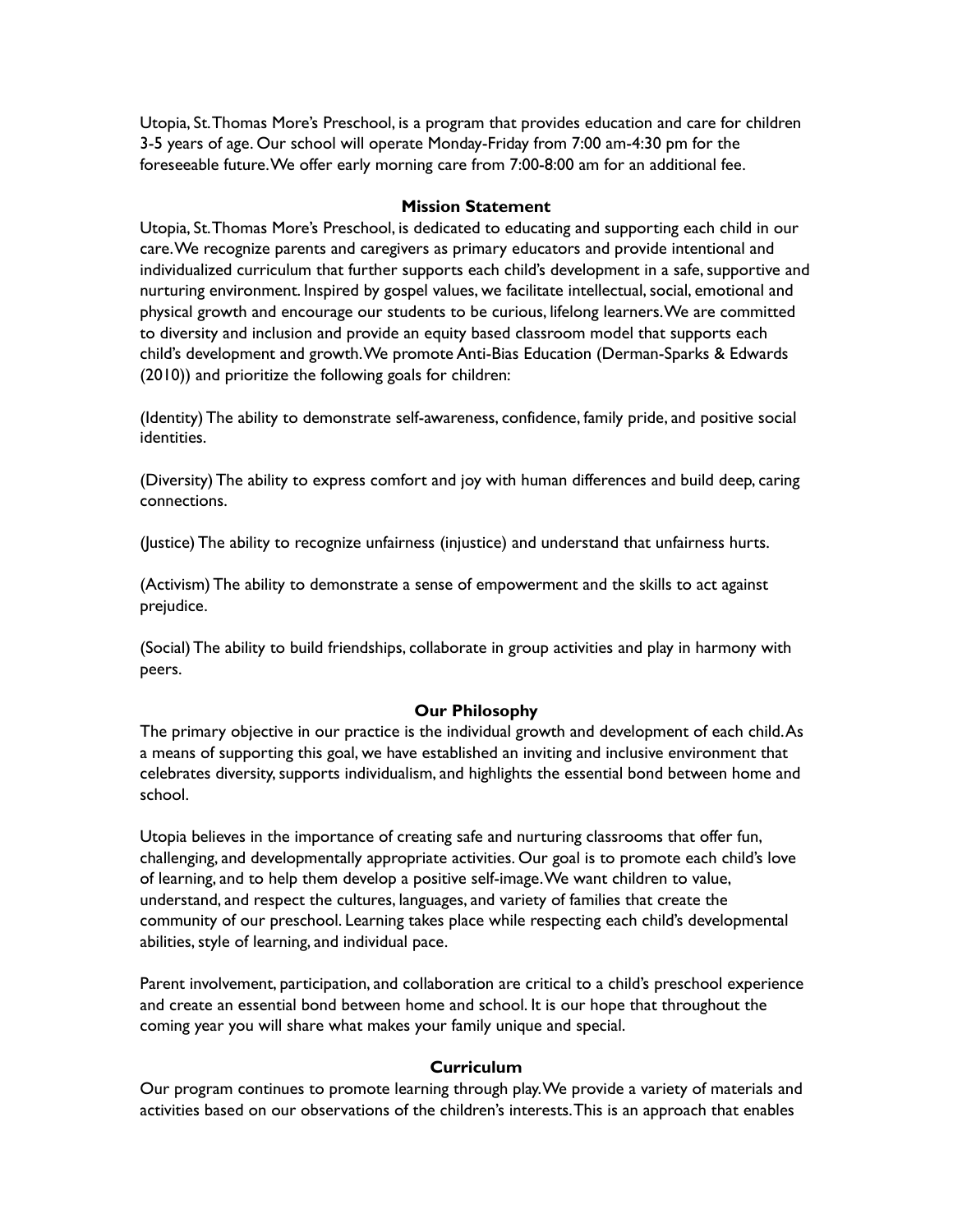teachers to provide something of interest for every child within our rich classroom environment. Children will be provided with ample play space to engage in thoughtful play and exploration in a safe way.

Children learn most effectively through their interactions with people and materials in their environment.Therefore, we maintain a balance between teacher-directed and child-initiated learning in the classroom, responding to each child's individual learning style and building on specific interests. Emphasis is placed on the process rather than the end product. Children benefit from having clearly defined, well-equipped interest areas that support independence and encourage decision-making skills.The wide array of interest areas and materials we provide are placed at the child's level where they are able to make choices for themselves.

In the event of a closure due to COVID-19, we will implement a distance learning program based on developmentally appropriate practices and play based learning opportunities. We understand that online distance learning is not ideal for young children, but we value the opportunities to connect with one another virtually and maintain a sense of community and involvement.All sessions will be recorded and emailed out to the families in the group so that parents can revisit the sessions with their child if they choose to do so.

Family involvement is greatly valued as part of our curriculum.We welcome your suggestions and will consistently offer opportunities for you to connect with your child's teacher online and over the phone.

#### **Program Goals**

Our focus throughout the year will be to offer daily activities and experiences that will promote the development and achievement of the following goals and objectives:

#### Social:

-Cultivation of cooperative and respectful behavior with both peers and adults -Appreciation of the role of the individual as part of a larger group

#### Emotional:

-Experience a positive sense of self-esteem

-Develop an understanding and ability to recognize a wide array of emotions

-Develop a range of coping strategies and self-soothing techniques to self-regulate during times

of challenging emotions, including frustration, anger, disappointment, sadness, etc.

-Develop a sense of pride and understanding about their heritage and background

-Build confidence in their growing abilities

#### Cognitive / Linguistic:

-Acquire learning and problem solving skills -Further develop the child's understanding of the world around them -Expand expressive and receptive communication skills -Develop basic reading and writing skills

#### Physical Development:

-Develop and enhance gross motor skills -Develop and enhance fine motor skills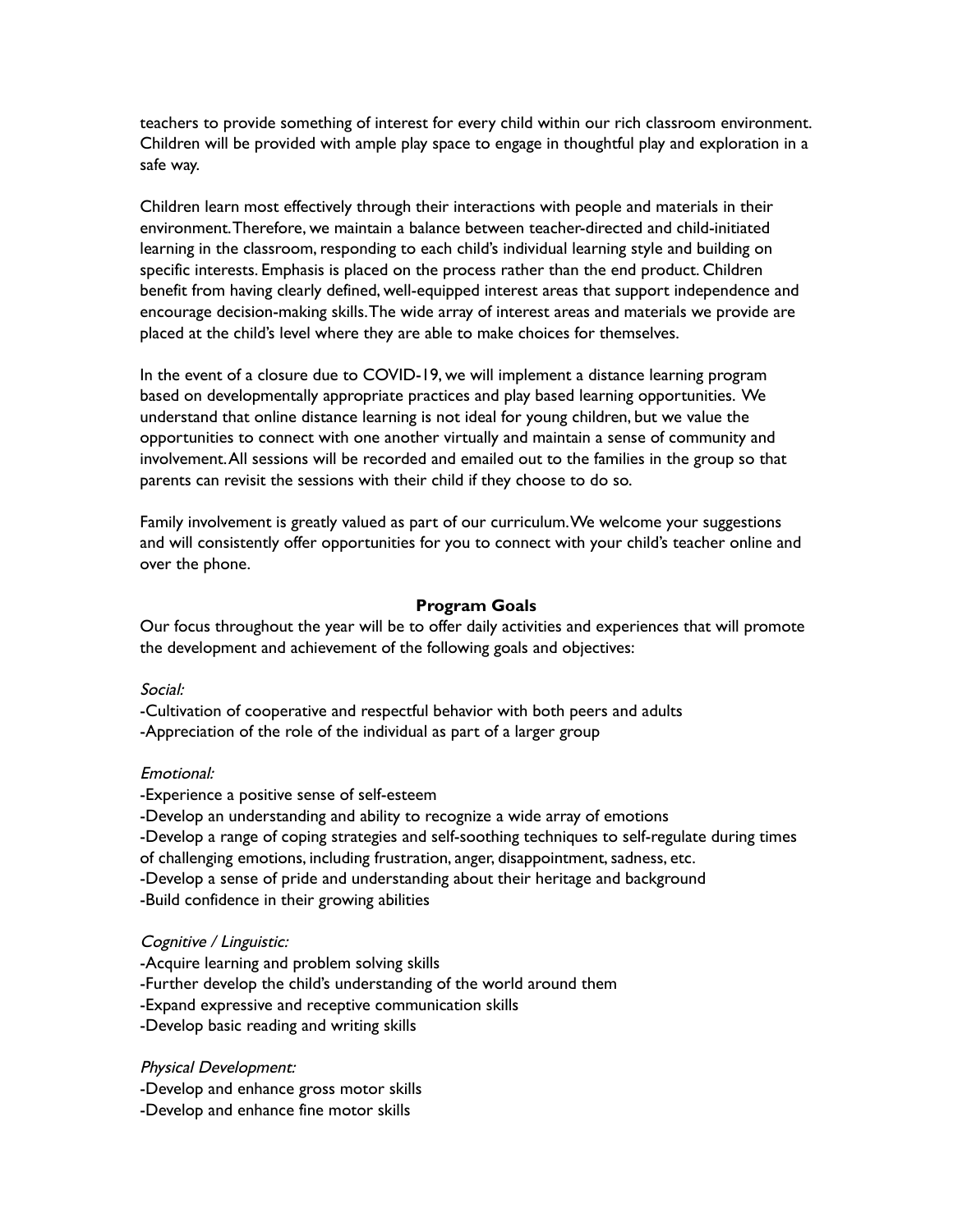-Use all five senses in learning

Health:

-Practice appropriate hygiene habits, especially those related to reducing the risk of COVID-19 -Establish healthy eating habits and nutrition -Learn to balance adequate rest and active time

# **Daily Schedule**

Our Daily Schedule will be somewhat flexible to accommodate the needs of children and staff throughout the day.

| 7:00-8:00:        | Early arrivals and free choice                   |
|-------------------|--------------------------------------------------|
| 8:00-9:00:        | Arrivals and free choice (inside/outside)        |
| 8:30-10:00:       | Outside time Group I (Indoor time Group 2)       |
| 10:00-11:30:      | Indoor activities Group 2 (Outside time Group 1) |
| $11:30-12:00:$    | Lunch time (outside)                             |
| $11:50 - 12:00$ : | Noon group pick-up time                          |
| $12:30-2:30:$     | Quiet rest time                                  |
| $1:30-2:30$       | Outside time for children that don't nap         |
| $2:30-3:00:$      | Afternoon snack (outside when possible)          |
| $3:00 - 3:30:$    | Pick-up time (3:30 group)                        |
| $3:30-4:30:$      | Outside time/pick-up time                        |

# **Parent Participation**

Parents have always been welcome at Utopia Preschool, but due to current mandates and guidelines, in-person parental involvement will be limited.We encourage parents to share their insights and feedback with teachers and administrators via phone calls, email communication and/or online meetings (i.e., Zoom).

# **Parent/Teacher Conferences**

Parent/Teacher conferences are held twice a year and will be conducted using a distanced format (Zoom, over the phone, etc).The parent-teacher conference is a time for you to learn more about your child's adjustment, growth, and development. It is also an opportunity to discuss ways you can support your child's learning and readiness for Kindergarten. In order to plan a classroom curriculum that benefits your child, parents and teachers will work together to identify your child's particular strengths and interests.Teachers will also be available to meet with you online or over the phone to discuss your child's progress or address any concerns that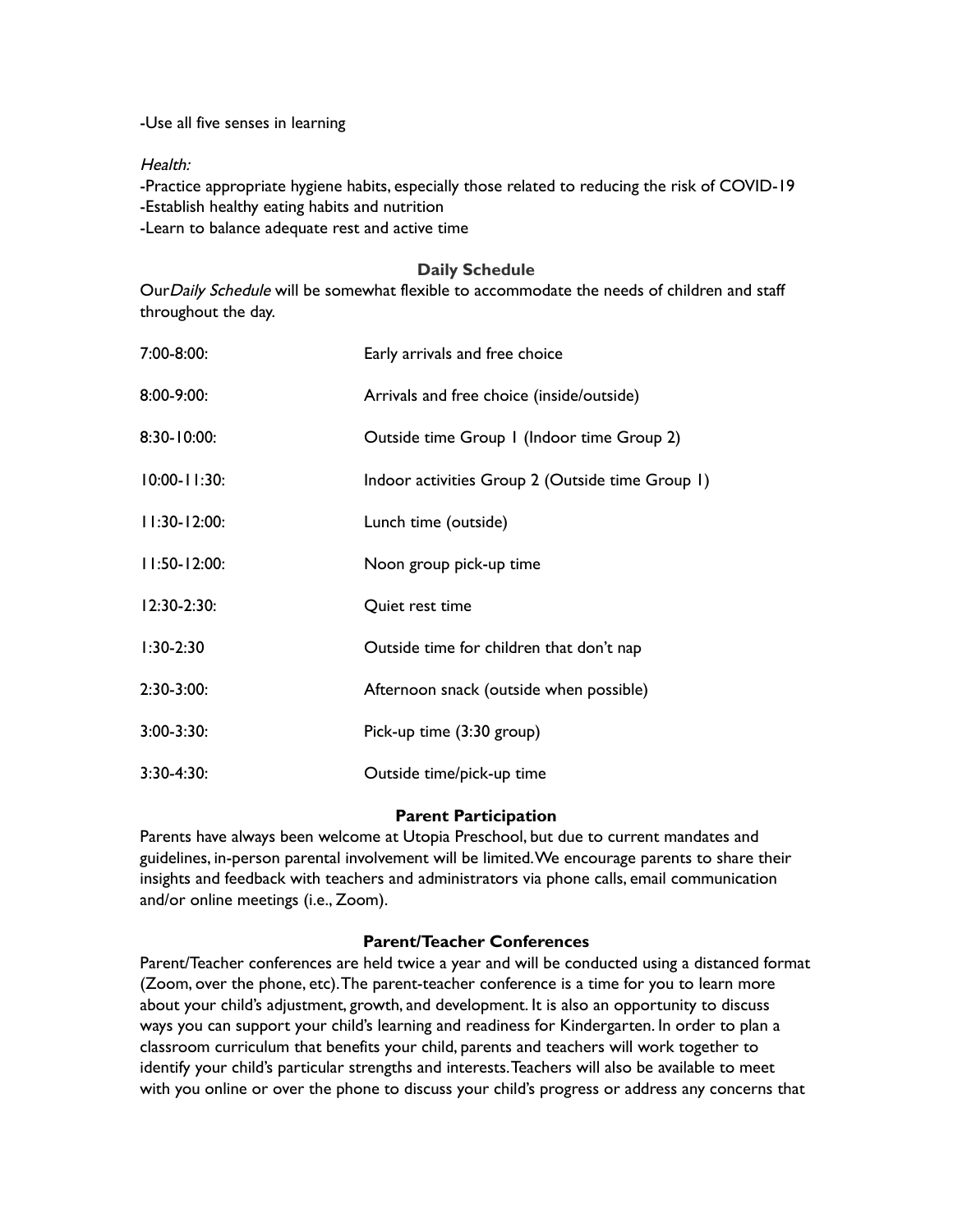may arise.We strongly encourage ongoing communication with your child's teachers and administrators.

# **Parent –Teacher Relationship: Being Informed**

Please keep us up to date on any significant events in your child's life (illnesses, divorce, death, change in visitation rights, etc.) as these events may cause changes in your child's behavior. Keeping the staff informed about significant changes in your child's life will effectively prepare us to help your child during challenging times in their lives.

# **Positive Discipline**

Clear and consistent rules and guidelines are necessary for an effective discipline practice in our classroom. Expectations for behavior are both age and developmentally appropriate and guidance is educationally sound. Children will learn about rules, limits, boundaries and being a responsible group member. Punishment that violates a child's personal rights is never permitted.

Since children learn through play and their interactions with others, many opportunities will arise throughout the school year where staff will be able to provide guidance, model appropriate behavior, and support the development of self-regulation skills. In this approach to discipline, we are able to establish and maintain a positive relationship with the child, which in turn, promotes each child's self-esteem.

Many problems can be avoided simply by having children actively engaged with interesting activities and materials. Children are encouraged to independently explore the materials and interest areas in the classroom, but the teachers are always available to guide a child who is not actively engaged or redirect a child who is having challenging interactions. By speaking with the child as opposed to  $at$  them, the child understands that we are working

together.As a result, we are able to establish and maintain a positive relationship with the child.

The classroom routine is also a helpful tool to encourage positive behavior and prevent problems. Maintaining a reliable routine for the children to follow helps them anticipate what to expect throughout the day and facilitates smooth transitions. A consistent schedule maintains structure within the classroom where children can transition from activity to activity in a manner that is relaxed, thoughtful and unhurried.

# **Utopia Policies and Procedures Sign In and Out**

For your child's protection, and as required by the California Child Care Licensing Law, children must always be brought to the sign-in kiosk by a parent or authorized adult and be signed in on the daily sign-in sheet.Any person designated to pick up a child, other than a parent or legal guardian, must be 18 years of age or older, must be listed on the emergency card, and must show a valid photo identification such as a driver's license.

# **Arrival**

Children are expected to arrive no later than 9:00 a.m.This allows us to accurately plan for appropriate safety protocols, meals and staffing, as well as allowing your child full participation in the organized learning activities of the day. Late arrivals are disruptive to the classroom routine and can be difficult for children. If your child will be late or absent you must notify the school by phone by 9:00 a.m. Upon arrival, please inform the teachers of any special circumstances that may affect your child during the day.Any medications that need to be administered by a teacher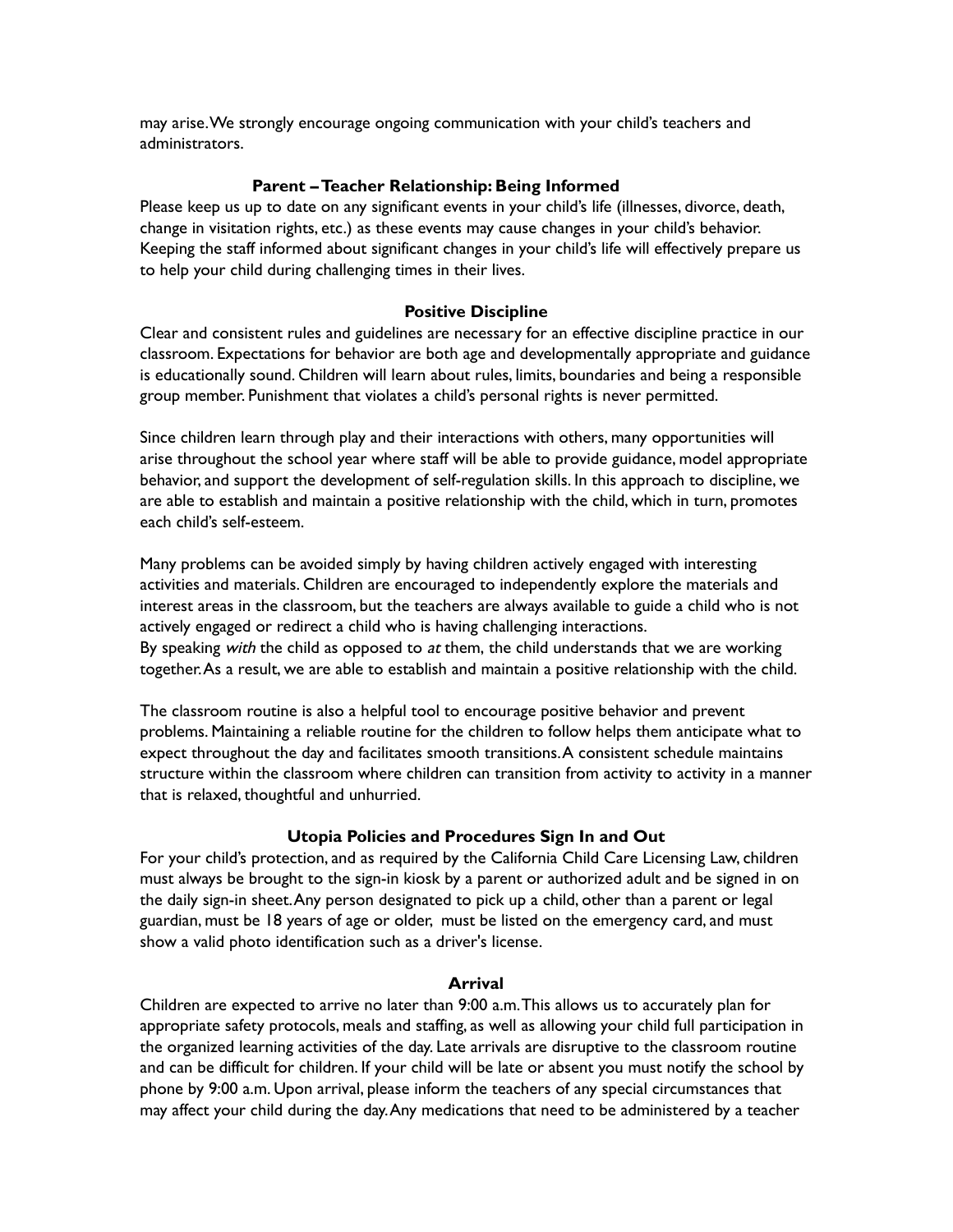must be discussed with the teacher and appropriate papers must be signed prior to medication administration.

Currently, parents will not be allowed to enter the classroom and must wear a face covering for the duration of the drop-off process.A staff member will escort each child to the classroom. If you have questions or concerns about your child after you've dropped them off, please check in with your child's teacher at the door. If their teacher is unable to step out of the classroom you may call the classroom phone or schedule a time to talk.

# **Departure**

At this time, parents will not be allowed to enter the classroom and must wear a face covering for the duration of the pick-up process.When you arrive at school to pick up your child, please knock on the classroom window or call the classroom phone to inform the staff of your arrival. Please utilize the sign-in/out kiosk and sign out your child with your legal signature.

Anyone who is not known to the teaching staff will be asked to show valid photo identification. Persons not authorized by you on your child's emergency card will not be permitted to take your child from the school. Children will not be released to anyone under the age of eighteen, or anyone who is suspected to be under the influence of drugs or alcohol.Those parents who might have a custody issue should consult with an attorney regarding legal protection for their child. Parents must provide us with any court orders related to their child so that we can enforce their legal rights.

# **Extended Hours**

Utopia Preschool does not offer extended hours and all children must be picked up by their contracted pick-up time (12:00 pm, 3:30 pm or 4:30 pm). Make-up days are not provided due to missed days including holidays, sick days, teacher in-service days, etc.

# **Late Pick-up**

It is imperative that your child is picked up on time. If you expect to be late, please call the school. If you are unable to pick up your child, you will need to arrange to have one of the persons listed on the emergency card come for your child.We will make every attempt to contact those persons listed on your emergency card if you haven't picked up your child or called. But remember: it is your responsibility to make arrangements. In the event you are late you will be charged a late penalty fee of \$1.00 per minute after your contracted time.As per our termination policies, parents who are habitually late picking up their child may be subject to termination from the preschool program.

If your child is not picked up within 15 minutes after the school session has ended, and we have been unable to contact you or another person authorized to pick up your child, the child may be referred to child protective services or the local police.

# **Appropriate Items**

For health and safety reasons, we require that your child's toys be left at home.Toy guns or weapons of any kind will not be allowed. Candy, gum, money, balloons, make-up, and valuable jewelry must also be left at home.We will not be held responsible for loss or damage to personal items.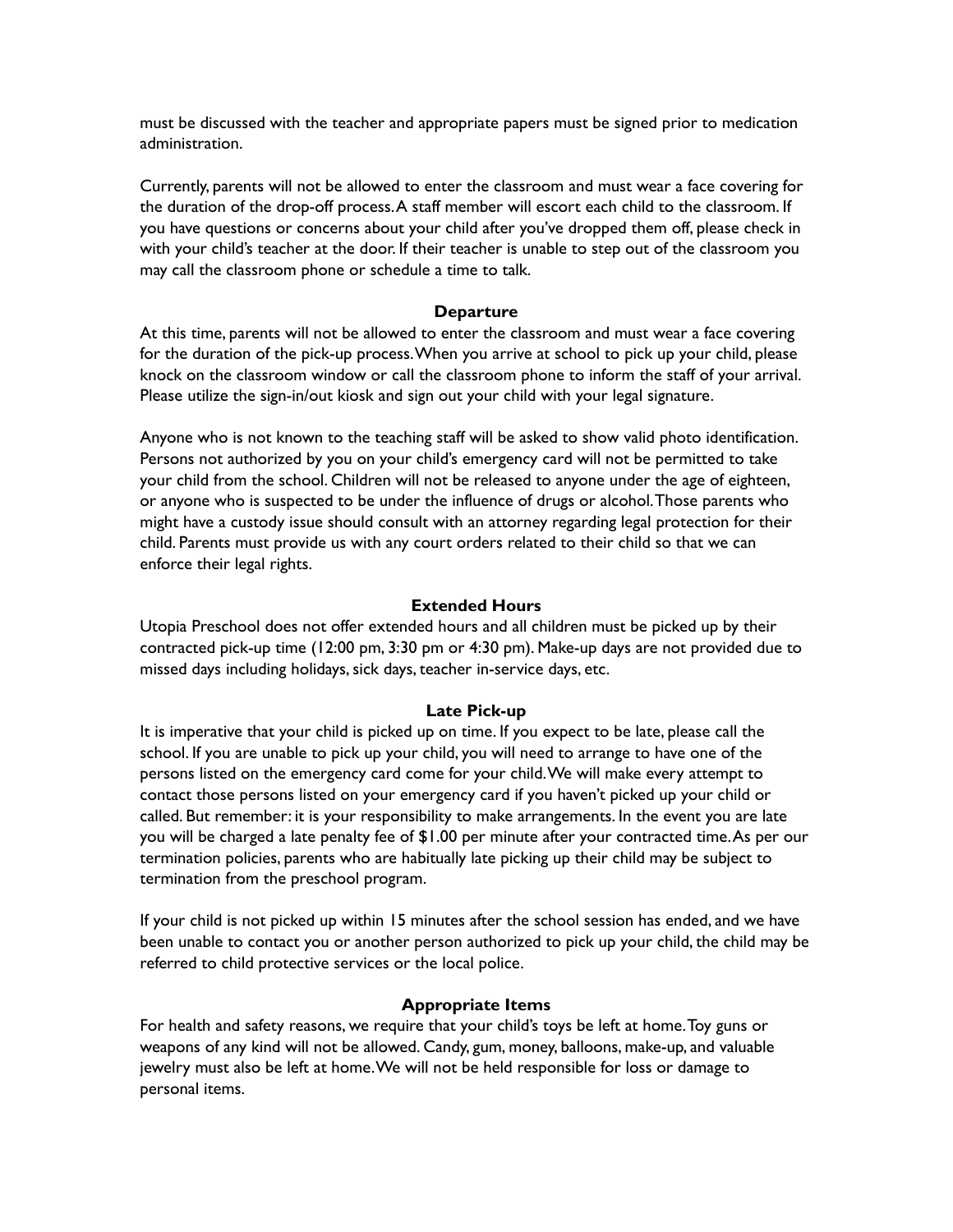### **Appropriate Dress**

Dress your child for comfort and active play in clothing that can get dirty.Tennis shoes or other closed shoes are recommended. For safety reasons, open toed shoes, plastic Jellies, slippery soles and flip-flops will not be allowed.We require that all of your child's belongings be clearly labeled. Please ensure that your child has sufficient layers for outdoor play. Please also provide a complete change of clothes (including shoes and at least 2 facial coverings) that will be kept at the Preschool.

## **Emergency Contact Form**

The emergency card is the most important form you will complete when your child starts school.We must be able to reach parents/guardians quickly if a child is ill, injured or in case of an emergency. Notify us of any address or phone number changes throughout the year. Be certain that persons listed on the emergency card are willing to accept the responsibility of caring for your child when you cannot be reached in any of the above situations.

#### **Community Care LicensingVisits**

Utopia, St.Thomas More School's Preschool, is licensed under the state of California's Department of Social Services/Community Care Licensing.The Community Care Licensing Agency conducts routine site visits and has the right to interview staff and children as needed.

#### **Confidentiality**

Any information pertaining to your child and family will be maintained in a confidential manner. There will be no release of information to any outside agency, aside from SFDPH, without the parent's written consent. In the event of a COVID-19 exposure and/or positive COVID-19 diagnosis, your child's name/parent name may need to be shared with SFDPH in order to provide contact tracing and appropriate precautions.

#### **Child Abuse Reporting Law**

Under state law, all professional staff members of Utopia are "Mandated Reporters." This means we are required by law to report all suspected incidents of child abuse.These include physical injuries (inflicted by other than accidental means) as well as sexual abuse and neglect.The Department of Social Services has a right to interview children and staff and to inspect and audit child or facility records without prior consent.The Department of Social Services has the authority to observe the physical condition of the child or children, including conditions that could indicate abuse, or neglect.

#### **Guidelines for Driving/Riding Safety and Conduct**

All drivers must drive slowly and park safely at school, especially when entering the school yard for arrival and pick-up. Children and families will be exiting and entering the school yard during arrival and departure hours and we require that all families drive in a safe and considerate manner. Please park only in designated parking spaces and do not park in "Restricted," "Handicapped," or "No Parking zones". It is against the law to leave children alone in a parked car.Also, children weighing under 60 lbs. and/or are less than 6 years of age must ride in a child car seat in the rear of a vehicle, per state law. Passenger-side airbags have been known to cause serious injury and death to small children and babies.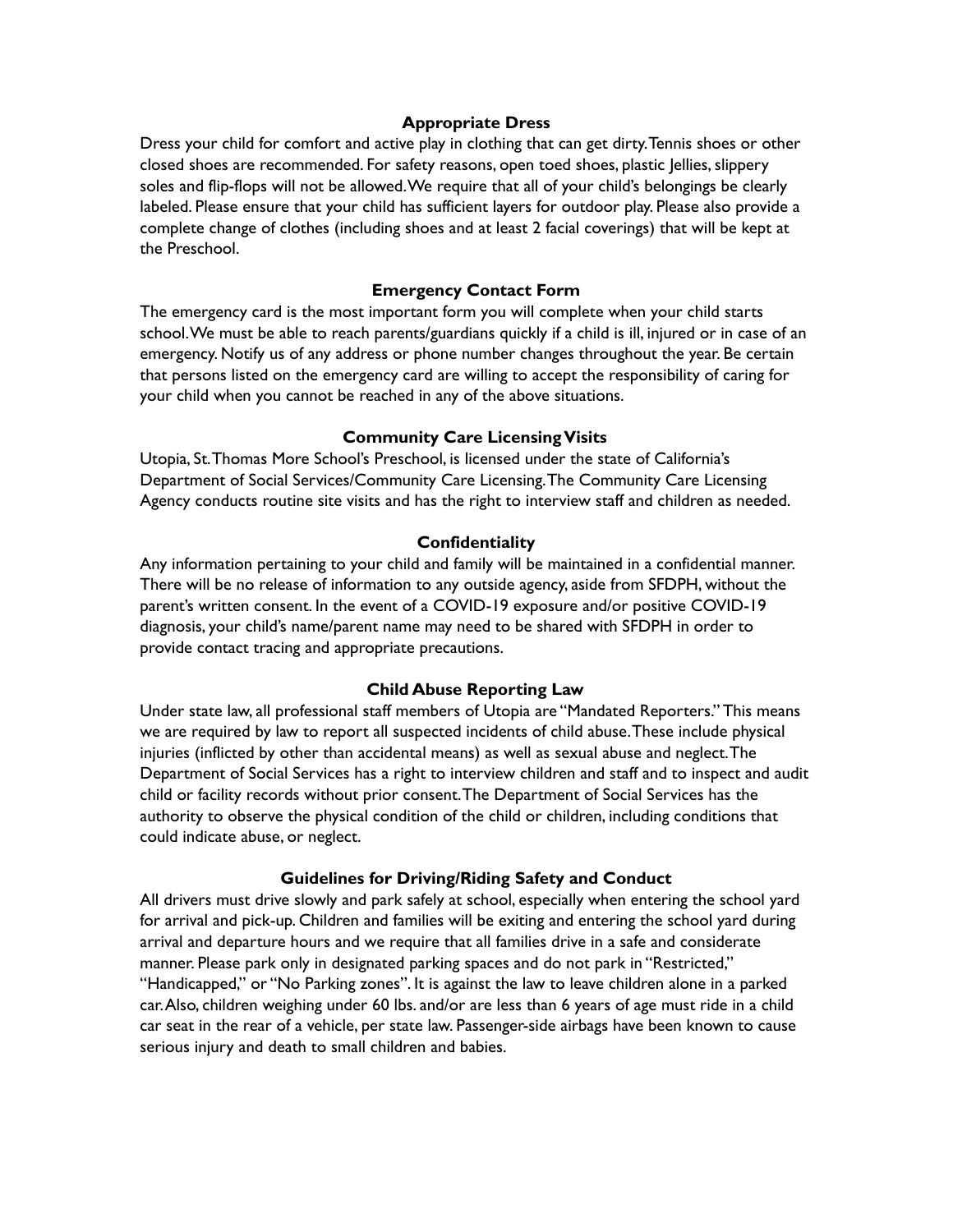## **School Safety Patrol**

The school operates a school safety patrol under the auspices of the San Francisco Police Department.This system is designed for the protection of our children and for that reason it should be given primary consideration by both parents and children.The upper grade students serve on a rotating schedule on the school safety patrol. Just as these students have been asked to be respectful and courteous in doing their job, we ask all parents to treat them with the respect they deserve in making this effort for the safety of all in the St.Thomas More School community.

#### **FieldTrips**

Field trips may resume when deemed safe by the school administrators. Children may participate in walking field trips with their group and teachers. Parents will be notified of walking field trips at least 24 hours prior to the activity.

#### **Non-Discrimination**

The Catholic Schools in the Archdiocese of San Francisco, mindful of their mission to be witnesses to the love of Christ for all, admit students of any race, color, and national and/or ethnic origin to all the rights, privileges, programs and activities generally accorded to or made available to students at St.Thomas More school.The Catholic Schools in the Archdiocese of San Francisco do not unlawfully discriminate on the basis of race, color, and national and/or ethnic origin, age, sex or disability in the administration of educational policies, admissions policies, scholarship and loan programs, and athletic and other school-administered programs.

#### **Eligibility and Enrollment**

Many factors contribute to the decisions about acceptance at St.Thomas More Preschool. Siblings are given priority in the admissions process. It is also helpful if the child has other members of their immediate family already enrolled in the school. It is additionally helpful if that family has been both active here as well as prompt in meeting all financial obligations to the school. Children of graduates or others with a particular connection to the school will be given special consideration. It is also helpful if the family is available to participate in school-sponsored activities.

# **Health Policies**

A child's ability to enjoy and fully participate in the planned school activities depends significantly on their physical health and well-being.Your child must be well enough to participate fully in all regular activities, both indoors and outdoors.With regard to COVID-19, Utopia Preschool will follow all required guidelines as outlined by the SFDPH and state/county/city mandates. Furthermore, Utopia Preschool administrators can implement more strict guidelines as a precaution to ensure the health and safety of our staff and children.

Parents are required to conduct an at-home **Health [Screening](https://www.sfdph.org/dph/files/ig/Parent-Guardian-Health-Check-Handout.pdf) on a daily basis prior to drop-off.** 

If a child becomes ill during the course of the day, parents will be notified immediately. Students who become ill and/or have a fever during the school day and are waiting to be picked up, will be placed in the designated isolation area with a teacher in a safe outdoor space to limit the spread of infection. Children may be moved to another area so that the classroom is cleaned and disinfected.We require your cooperation in picking up your child immediately after being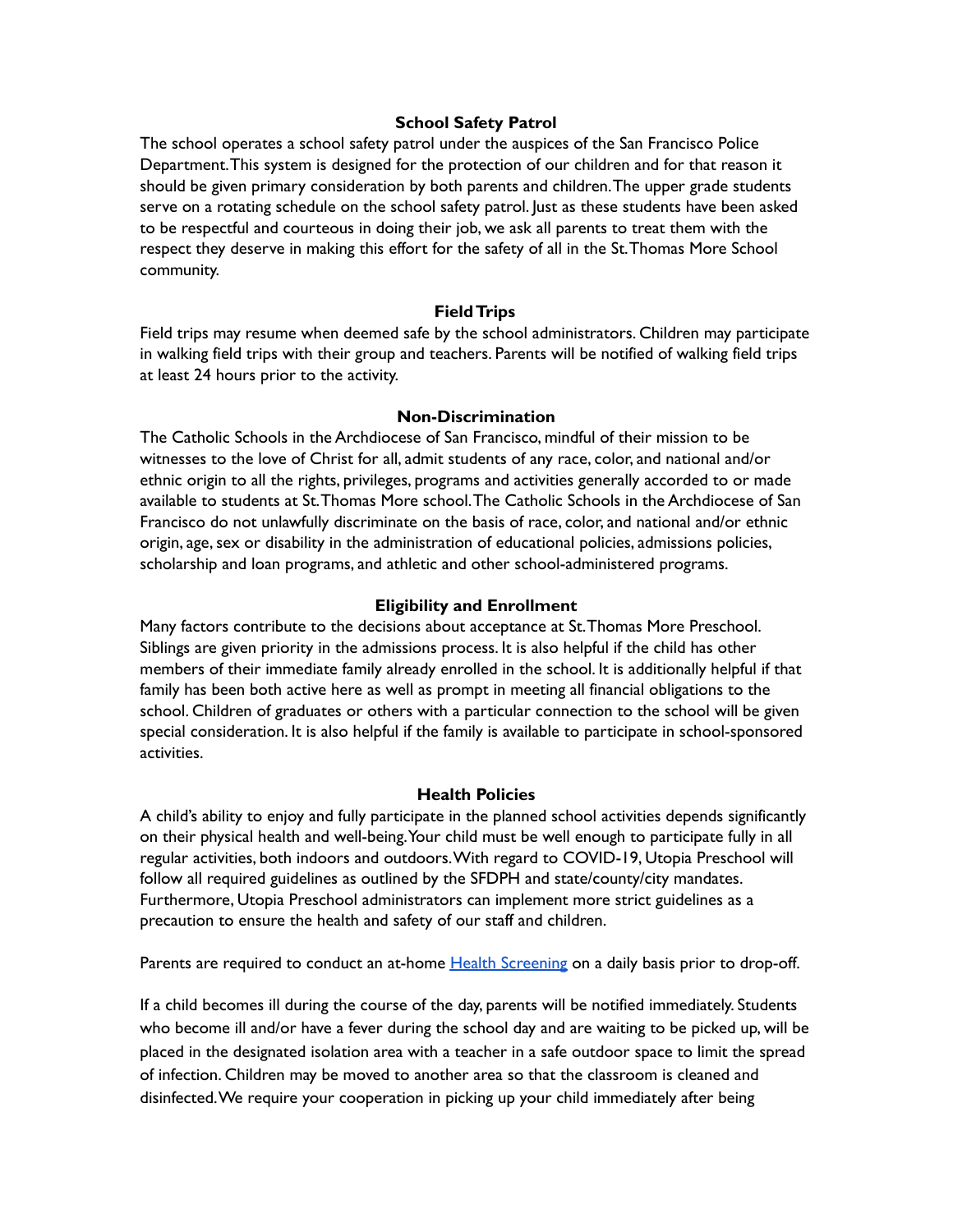informed that your child is sick.This is a benefit not only for your own child, but also for the health, safety and well-being of the other children at school.

Most illnesses are spread by hand contact, not from cold weather. Hand washing has been shown to be one of the most effective means of keeping children healthy.We will help the children practice healthy habits such as: washing hands when they first arrive and throughout the day, using and disposing properly of tissue, and by covering their mouth when sneezing or coughing. Families can assist by keeping their child at home if they are showing any symptoms of illness.

We take great precautions to prevent the spread of communicable diseases, including COVID-19, at Utopia Preschool. Early detection is essential in the effort to control these diseases. If your child comes down with a contagious disease, please notify us immediately so that the other families can be informed of the exposure.The name of the child is always kept confidential and will not be shared with other families, but may need to be shared with SFDPH in order to provide contact tracing and appropriate precautions. Please observe your child before coming to school. If you notice any of the following symptoms, please keep your child home and notify the preschool staff.

- Fever (100.4°F/38°C or higher) or chills
- Loss of taste or smell that started in the last 10 days. Children may say that food "tastes bad" or "tastes funny"
- Feeling out of breath or having a hard time breathing
- Fatigue
- Muscle aches or body aches
- Cough
- Nasal congestion or runny nose
- Lethargy or feeling ill
- Headache or other persistent pain
- Sore throat
- Stomach ache, nausea or vomiting
- Diarrhea
- Red or inflamed/itchy eyes, especially if there is a discharge
- Skin rash, unless doctor's note permits child to attend Preschool

The staff can administer prescribed medication only with the parent's and physician's written permission.All medication must be in the original containers with childproof caps and the pharmacy label intact. Please do not leave any medications stored in your child's backpack or cubby, this includes non-prescribed medications (tylenol, topical creams, allergy medicine, inhalers, etc.). If your child is on medication which might affect his/her behavior, please inform the staff at the beginning of the day.

STATE LAW REQUIRES that all children have complete and current health, immunization, and developmental records on file at the Preschool.

All families must visit their child's physician on an annual basis and return the "Physician's Report" (LIC 701) to Utopia Preschool prior to the start of the school year.This report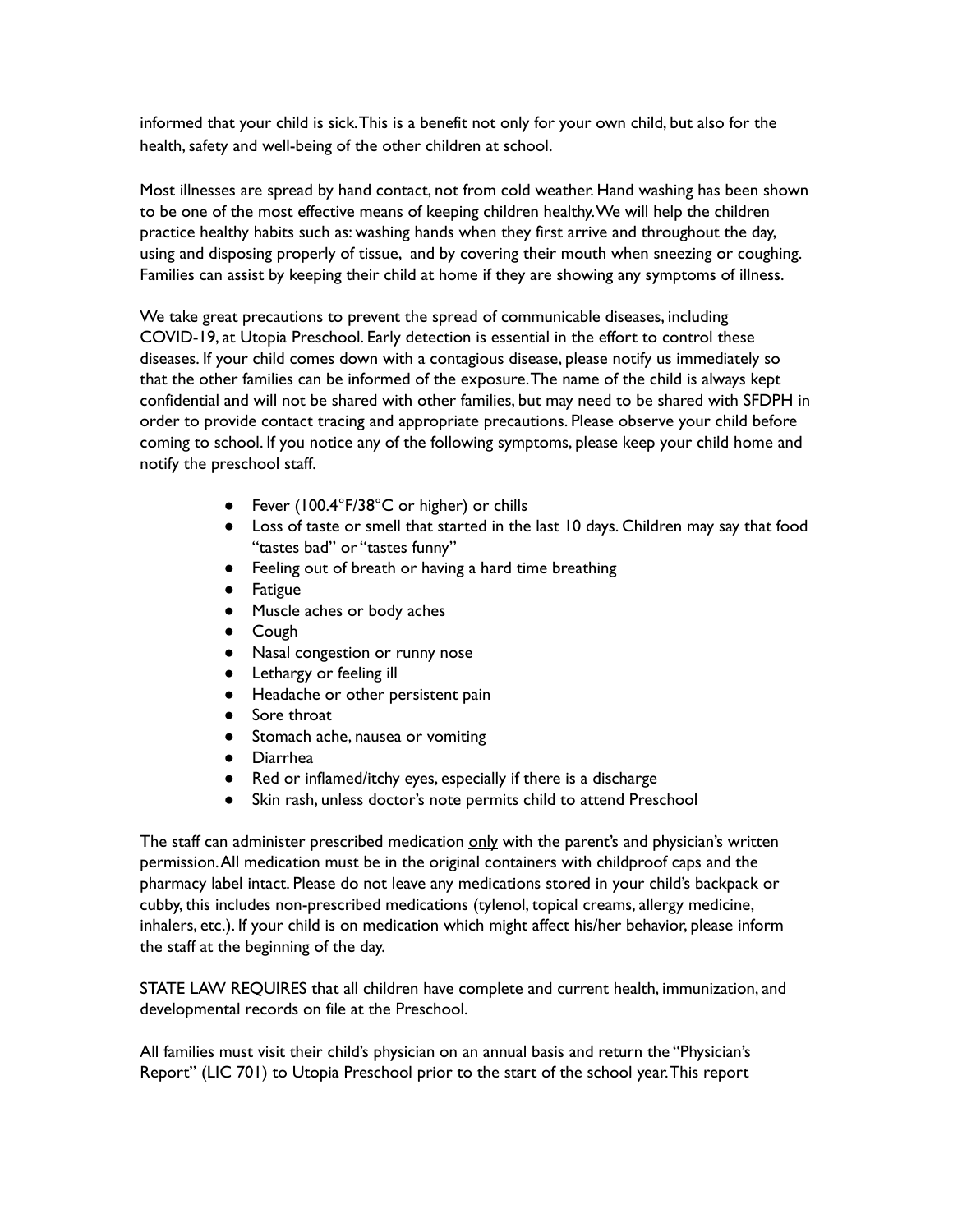includes information about your child's overall health and well-being and requires your child's physician to assess your child's vision, hearing as well as other developmental areas.

### **Sunscreen**

Sunscreen will not be applied by staff. Parents should plan to apply sunscreen prior to morning drop-off and send a hat, long sleeves or sunglasses to offer additional sun protection.

# **Handling Emergencies**

Emergency, disaster, and evacuation plans are posted in the classroom. In the event of a serious incident, injury or illness – The child's file is checked for any allergies and other serious health conditions. Parents/guardians, or if necessary, emergency contacts are notified next. If your child needs immediate medical attention and you cannot be reached by phone we will have your child taken to the nearest hospital.Any costs incurred will be the responsibility of the parents.

In case of a general emergency – if a loss of heat, water or power occurs; parents/guardians will be called for immediate pick-up. In the event of an earthquake or other major disaster, it is possible that parents may not be able to contact the school by phone. Staff will remain with the children until an adult on the emergency card has arrived to pick them up.A school disaster plan is posted in the classroom, and fire and earthquake drills are conducted monthly so that children will know how to respond and follow instructions in an emergency situation.

It is vital that you provide us with an up-to-date list of contacts for people who are available to pick up your child in the case of an emergency. For your child's health and safety, it is imperative to notify us immediately if there are changes during the year in your contact phone numbers, or in contact information for others listed on the emergency card.

# **Accident Reports**

We will document all injuries, both minor and major to your child.This accident report MUST be signed by the parent/guardian and returned to your child's teacher (a copy will be given to the parent if requested).

# **Accident Insurance**

A Student Accident Insurance Program is provided for all students of our Preschool.This program is to assist you with medical expenses incurred due to an accidental bodily injury sustained by your child while attending Preschool or while participating in a school sponsored activity.An outline of insurance protection is distributed annually.

The plan provides protection for a student while at Preschool during the school day, attending, participating in or practicing for exclusively school-sponsored activities or athletics on school grounds or not, while under the supervision of a proper school authority.

# **Nutrition**

Utopia provides two snacks a day: one in the morning and one in the afternoon (Licensing Regulation 101227). Examples of snacks include fruit, applesauce, crackers, cheese, yogurt, etc. Parents must provide lunch from home and are strongly encouraged to pack easy to open items to limit contact with teachers. No child will go without lunch. Breakfast will be available for children that have not had breakfast at home and will be provided as an individual serving.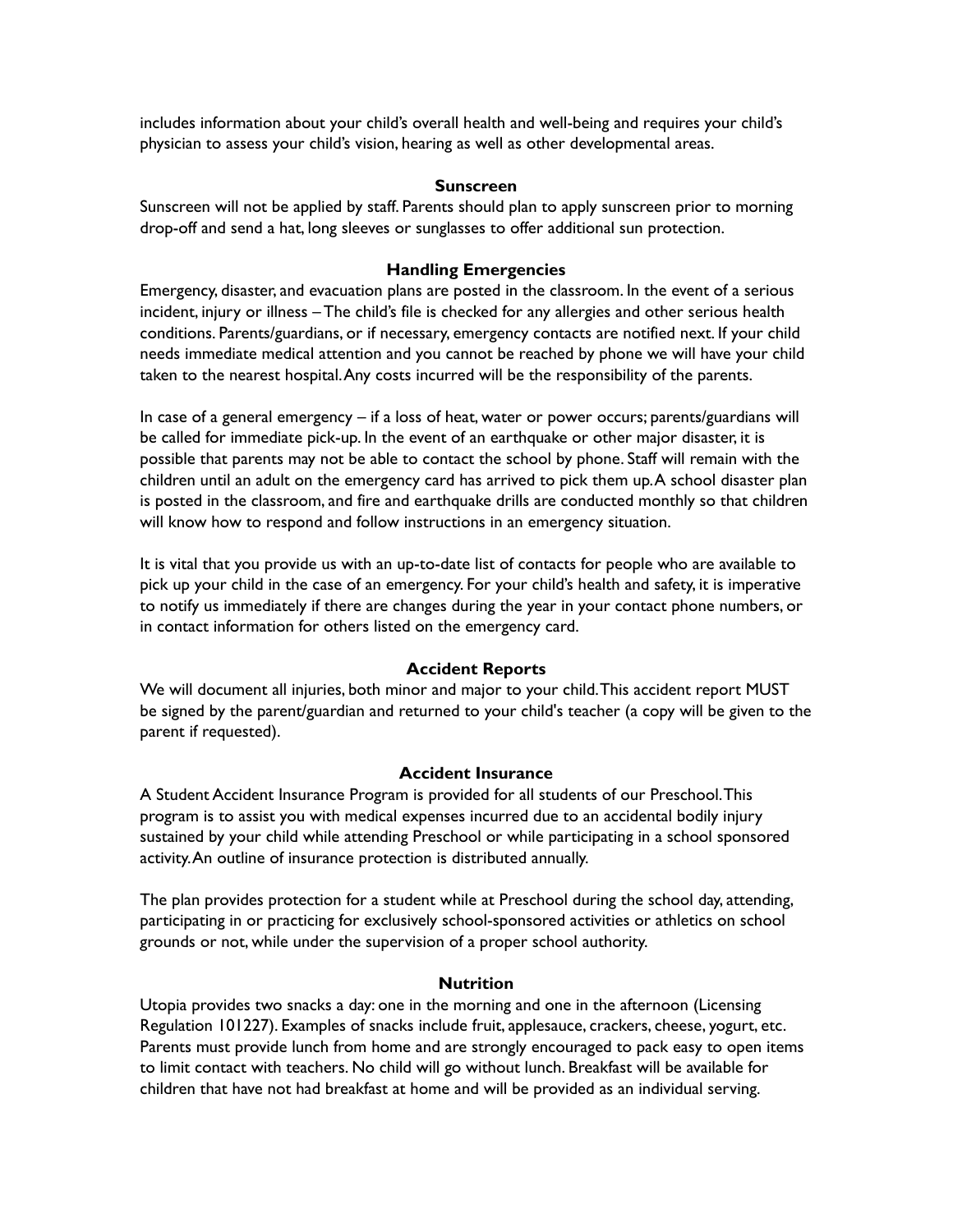# **Food Allergies**

Modified diets prescribed by a child's physician as a medical necessity will be provided.A) The licensee shall obtain and follow instructions from the physician or dietician on the preparation of the modified diet (Licensing Regulation 101227). B) A child shall not be served any food for which the child's record indicates he/she has an allergy (Licensing Regulation 101227).

## **Lunch and Snacks**

Students will bring lunch from home and all lunch bags/containers/lunch boxes should be clearly labeled with your child's name. Parents may not drop in lunch or snack during the day.We encourage the use of disposable lunch items, including paper lunch bags and disposable containers. Each child should bring a labeled water bottle from home that will be sent home daily to be cleaned. Each child's water bottle will remain in their labeled cubby when not in use. Breakfast and snacks (morning and afternoon) will be served individually.

We want all our children to eat healthy, well-balanced meals (e.g. fruits, vegetables, breads). In addition, some foods are not allowed due to safety reasons.

Foods that are not allowed include, but are not limited to:

- Candy
- Gum
- Drinks in glass containers, soda
- Foods that require special attention (heating, cooling, cutting up)
- Round foods (olives, grapes, melon balls) that have not been cut (in half or lengthwise) to prevent choking

Foods that are encouraged are:

- Fresh or dried fruit and vegetables
- Cheese and meats
- Crackers and rice cakes
- Salads, pasta, and rice dishes

Please pack foods that your child enjoys and will keep them going throughout the day!

# **Birthday Celebrations**

For classroom birthday celebrations, all treats and/or gift bags must be individualized and store bought. Please do not send any items with nuts due to potential food allergies in our classroom. Parents must communicate with teachers regarding the distribution of birthday items prior to their child's birthday.We strongly encourage families to email their child's teacher if their child will be having a birthday at school, even if they don't plan to send items for distribution.

### **Clothing and Nap Equipment**

It is a licensing requirement that children rest for at least one half an hour. During rest time, all children will either take a nap or rest quietly. Utopia will provide the cots. Each child must bring in a twin-sized fitted sheet, a small blanket, and may bring a small pillow if they wish. Please provide a labeled, washable, reusable bag in which the bedding may be stored. These items will be kept in the child's individualized nap container so it is very important that they need to be a small size.The blankets will be sent home on Fridays for laundering and should be returned on Monday.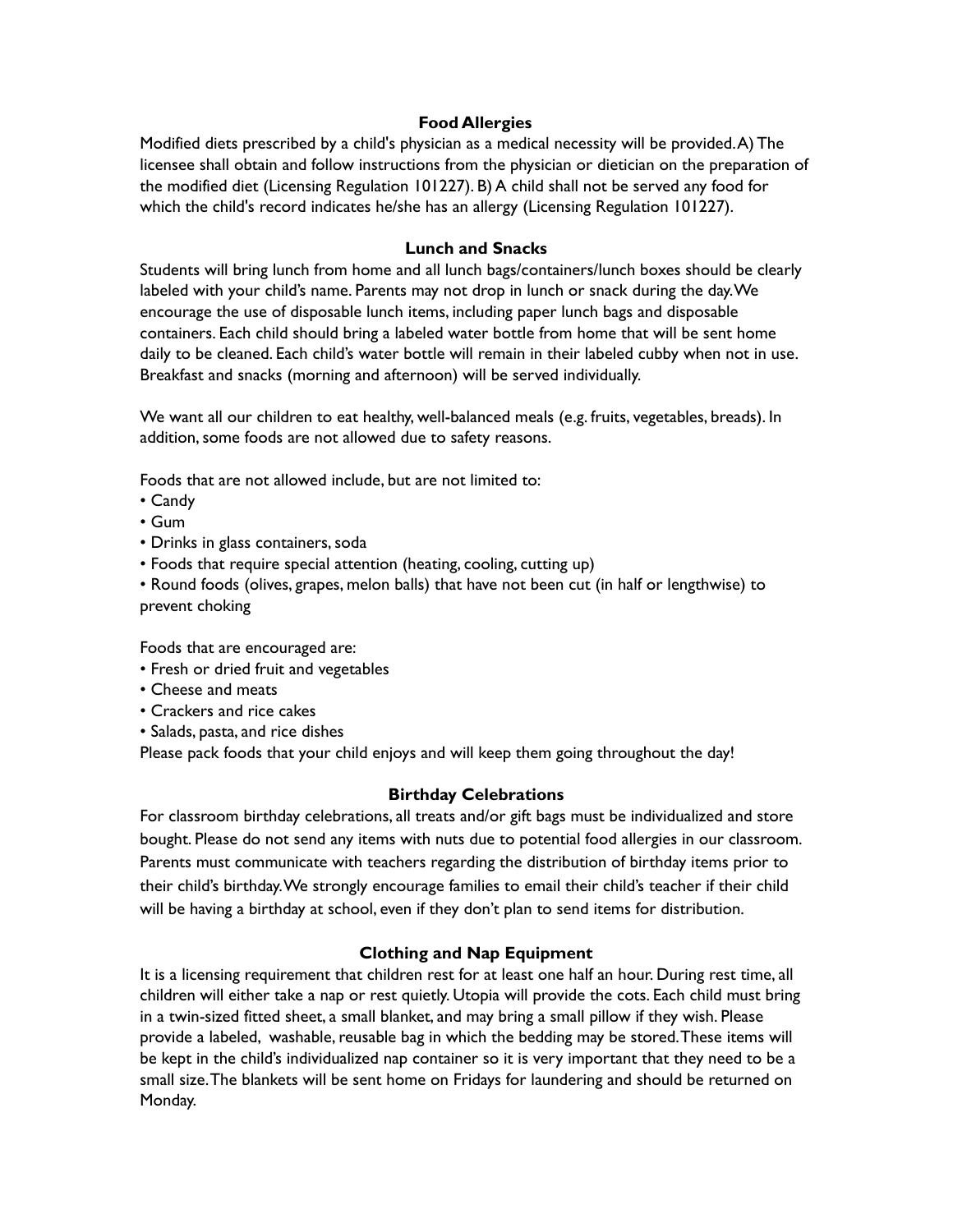# **Children's Rights**

Each child has rights, which include, but are not limited to, the following:

- Dignity in his/her personal relationships with staff and other persons.
- Safe, healthful, and comfortable accommodations, furnishings and equipment to meet his/her needs.
- Freedom from corporal or unusual punishment, infliction of pain, humiliation, intimidation, ridicule, coercion, threat, mental abuse, or other actions of a punitive nature, including but not limited to: interference with daily living functions, including eating, sleeping, or toileting; or withholding of shelter, clothing, medication or aids to physical functioning.
- To be informed, and to have his/her authorized representative, if any, informed by the licensee of the provisions of law regarding complaints including, but not limited to, the address and telephone number of the complaint receiving unit of the licensing agency and of information regarding confidentiality.
- Freedom to attend religious services or activities of his/her choice and to have visits from the spiritual advisor of his/her choice.Attendance at religious services, either in or outside the facility, shall be on a completely voluntary basis. The parent(s) or guardian(s) of the child shall make decisions concerning attendance at religious service or visits from spiritual advisors.
- Not to be locked in any room, building, or facility premises by day or night.
- Not to be placed in any restraining device, except a supportive restraint approved in advance by the licensing agency.

# **Parent Rights**

As a Parent/Authorized Representative, you have the right to:

- File a complaint against the facility with the licensing office and review the facility's public file kept by the licensing office.
- Review, at the facility, reports of licensing visits and substantiated complaints against the facility made during the last three years.
- Complain to the licensing office and inspect the facility without discrimination or retaliation against yourself or your child.
- Request in writing that the non-custodial parent not be allowed to visit your child or take the child from the facility, provided you have shown the appropriate documentation from a court.
- Receive from the licensee the name, address and telephone number of the licensing office.

Please note: California State Law provides that the licensee may deny access to a parent/authorized representative if the behavior of the parent/authorized representative poses a risk to children in care.

# **Licensing Agency Rights**

Our preschool adheres to rules and regulations,set by the California Department of Social Services, Community Care Licensing.These rules and regulations are available at the following location: